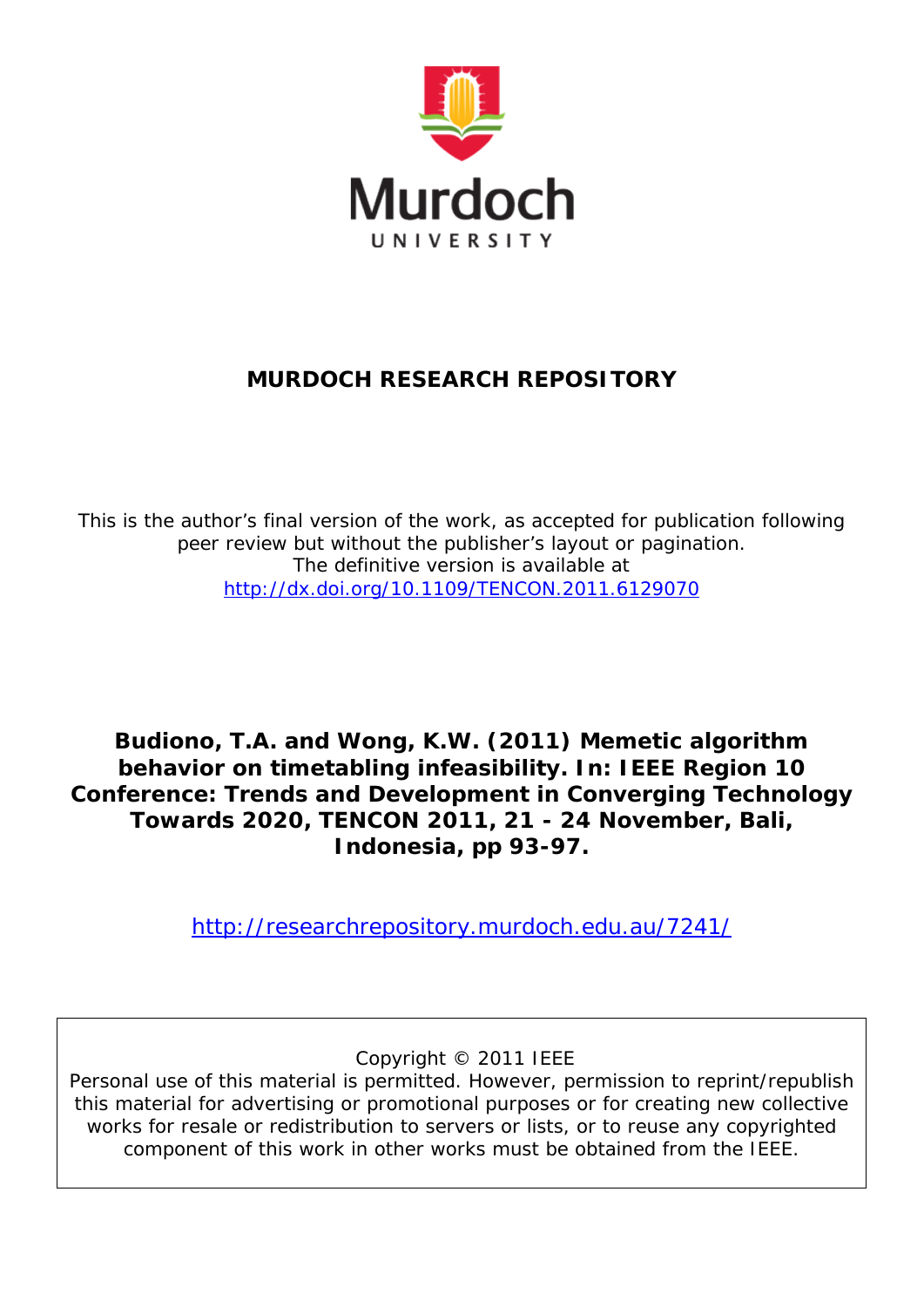# Memetic Algorithm Behavior on Timetabling Infeasibility

Tri A. Budiono School of Information Technology Murdoch University Western Australia [t.budiono@murdoch.edu.au](mailto:t.budiono@murdoch.edu.au)

*Abstract***— Memetic Algorithm is one of the metaheuristic techniques commonly used to solve timetabling problems due to its explorative as well as exploitative properties to produce feasible timetables. To design a memetic algorithm effectively, we need to characterize its behavior on a range of timetabling problems so that its performance can be fine tuned accordingly. In this work, we present our analysis on the memetic algorithm behavior on university course timetabling problems to produce feasible timetables. Results show the specification of Memetic Algorithm operators affect the range of problem size in which the algorithm behaves properly.**

*Keywords- Hard Constraints; Infeasibility; Memetic Algorithm; Timetabling*

#### I. INTRODUCTION

The timetabling problems represent highly constrained combinatorial optimization problems arising in various forms that differ mainly in the kind of event to be scheduled, such as educational timetabling [1], nurse scheduling [2], sport timetabling [3] and transportation timetabling [4]. Burke, Kingston and de Werra [5] gave a definition of general timetabling as a problem with four parameters: given T, a finite set of times; R, a finite set of resources; M, a finite set of meetings; and C, a finite set of constraints, the timetabling problem is to allocate times and resources to the meetings such that the constraints are satisfied. Two types of constraint, hard and soft, are normally imposed on timetabling. While hard constraints are mandatory to be satisfied, it is not necessary that the soft constraints are fulfilled. Thus, a solution is said to be feasible if it meets all the hard constraints, and a feasible solution is acceptable when most or all of the soft constraint are not violated [6].

This paper presented a study on a reduction version of a typical university course timetabling problems that reflects aspects of the real timetabling problems of Binus University in Indonesia. A memetic algorithm (MA) that is constituted of a standard genetic algorithm and a hill climbing algorithm is used to solve the timetabling infeasibility problems.

The principle objective of this work is to understand the underlying characteristics that may govern the relationships between timetabling problems under examinations and the MA behavior and performance. Specifically, an attempt to find out

Kok Wai Wong School of Information Technology Murdoch University Western Australia [k.wong@murdoch.edu.au](mailto:k.wong@murdoch.edu.au)

a boundary for the timetabling problem size in order that the MA behaves properly will be conducted. In addition, a simple property that may be used to measure the problem 'complexity' relative to the MA specification will also be pursued. By MA specification, it means the solution representation, fitness function, genetic operators, move operators and local search strategy that are actually implemented in the MA.

### II. UNIVERSITY COURSE TIMETABLING

The complexity of university course timetabling problems has driven research in algorithm approaches, methods and techniques for solving these problems [7]. Recalling that timetabling is an NP-hard problem [8, 9], much effort has been devoted to seek for solution techniques that falls into metaheuristics, such as evolutionary techniques, simulated annealing, tabu search, genetic algorithms and other hybrid techniques.

University course timetabling consists of constructing a timetable for a set of lectures in a given time periods and the number of rooms such that a set of constraints are satisfied. Depending on the techniques used, the timetabling process may be specified as assigning a room to time-events slots [10], or assigning event to time slots and resolving the room assignment in a separate process [11]. To reflect the definition of timetabling problem better, in this work, the assignment of lectures to a time slot and a designated room is conducted at the same time.

#### *A. The Problems*

For a given number of rooms and timeslots, a timetable containing a predefined number of lectures must be constructed such that all the hard constraints are satisfied.

#### *B. The Constraints*

In this work, we only attempt to solve infeasibility in timetabling due to the imposed hard constraints. Thus, we reduce the timetabling optimization to timetabling search problems. An infeasible timetable contains violations to hard constraints, so it is not usable. The MA eliminates these violations and produces feasible timetables.

1.  $h_i$ : two lectures must not take place at the same time in the same room (no room conflict)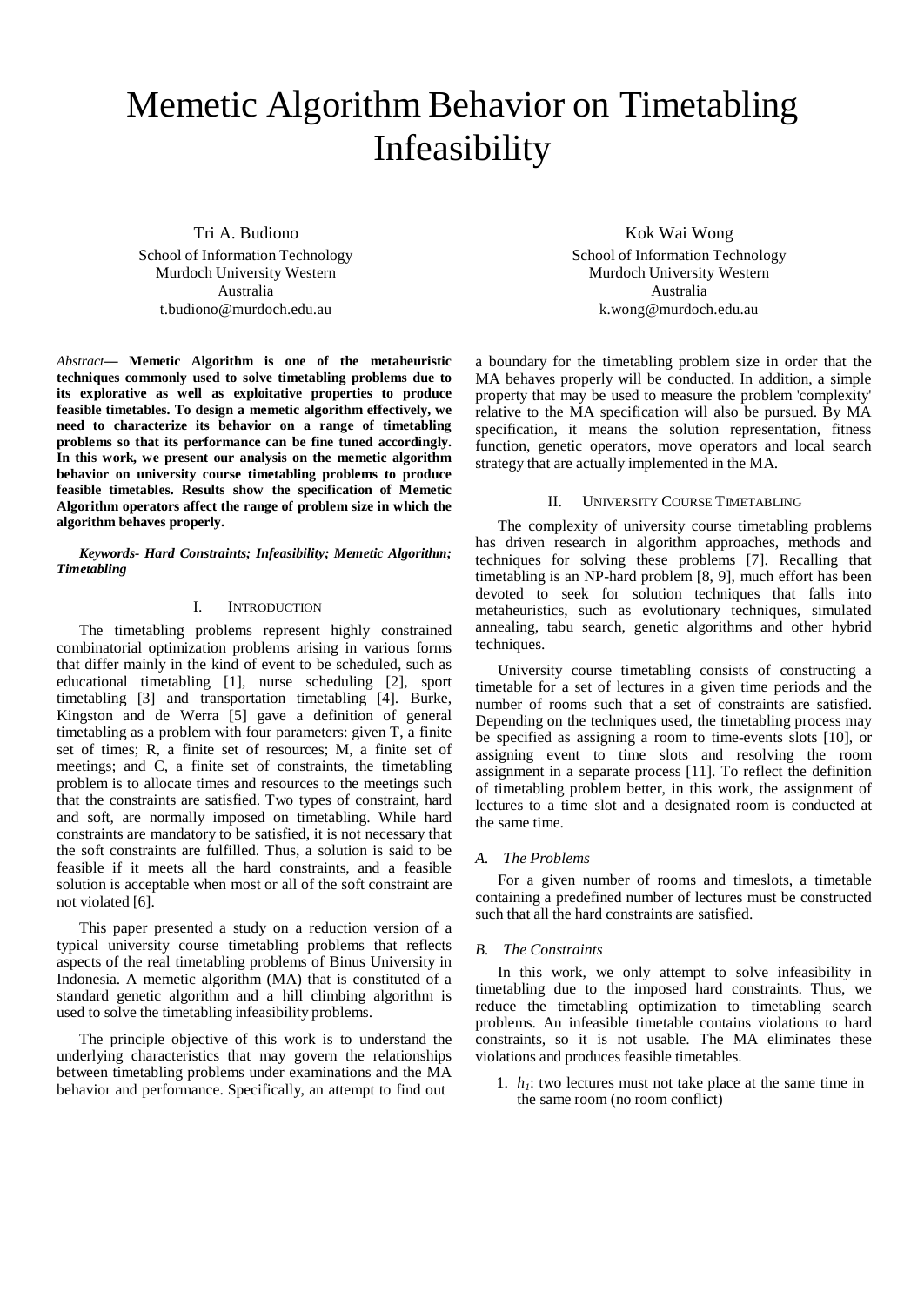- 2. *h2*: lectures must happen in a room having enough available seats (number of seat requirement)
- 3.  $h_3$ : lectures must occupy a room suitable for it in terms of facilities (facility requirement)
- 4. *h4*: lectures having professors in common cannot take place at the same time (no professor's time conflict)
- 5.  $h_5$ : lectures having students in common cannot occur at the same time (no student's time conflict)

#### III. MEMETIC ALGORITHMS

Evolutionary algorithm is one of popular choice for solving timetabling problem [7]. However, it is now well-established that pure evolutionary algorithms are not well suited to fine tune search in complex optimization problems and that hybridization with other techniques can greatly improve the efficiency of search [12, 13]. Memetic Algorithms (MAs) belongs to this hybridization technique, in which it combines Evolutionary algorithm (EAs) framework with problemspecific local search heuristics [14, 15]. These methods are inspired by model of Universal Darwinism concept in which natural selection happens not only on gene as biological unit of evolution, but also on meme as cultural unit of evolution [16]. The concept of biological evolution is captured in EAs by codifying the solutions to a given problem in so-called chromosomes. The evolution of chromosomes due to the action of cross-over, mutation and selection are simulated through computer code. In addition, the concept of meme is taken to represent a learning or development strategy (e.g. local refinement, perturbation, constructive heuristics or exact methods, etc) that are employed to improve individuals. Consequently, MAs exhibits the plasticity of individuals that a strictly genetic model fails to capture [17]. Even though MAs has become de facto standard name for this class of algorithms [18-20], the vast literature also refers these algorithms as Hybrid Genetic Algorithm [21-23], Genetic Local Search [24], Lamarckian Genetic Algorithm [25], and Baldwinian Genetic Algorithm [26].

An MA which makes use of a genetic algorithm and hill climbing algorithm has been implemented. The genetic algorithm serves as an outer frame for exploring the search space, within which a local search based on a hill climbing algorithm will exploit the best candidate solutions.

#### *A. Solution Representation*

The solution is represented by a direct representation due to [27] that allows a simultaneous assignment of lectures to timeslots and rooms during execution of the algorithm. It consists of a vector of timeslots and room (time-space) containing lectures for each hour. The size of the vector is determined by the number of room (*r*), number of day (*d*) and number of session per day (*s*). Since the algorithm is implemented in Java, all input data are encapsulated in objects, for example a lecture of course is wrapped in an object of Lecture. This timetable solution representation is depicted in the following Fig. 1.



Figure 1. Timetable Solution Representation

The search space is the family of vector *T* containing lectures, such that  $T_i = j$  (with  $1 \le j \le E$ ; *E* is the number of lectures) means that the lecture j occupies the room (1), occurs on the day (2) and during the session (3).

$$
room = \frac{(i\% (s*r))}{s} \tag{1}
$$

$$
day = i / (s * r)
$$
 (2)

$$
session = (i\% (s*r))\% s \tag{3}
$$

To make the above representation suitable for the genetic operations such as crossover and mutation, a chromosome vector is created from the corresponding timetable by storing a pair of lectures and its position in the timetable vector. Fig. 2 shows this chromosome representation.



Figure 2. Chromosome Representation

#### *B. Fitness Function and Fitness Distance*

Equation 4 shows the fitness function (cost function) that is defined as the score of a timetable with regard to its satisfaction to all the imposed hard constraints. If a lecture satisfies a hard constraint, its score is incremented for that constraint. The total score of a timetable is the sum of points of all lectures in the timetable. This definition of fitness function means that a feasible timetable is achieved when its fitness value equal to one.

$$
f = \frac{\sum_{c=1}^{E} \sum_{i=1}^{H} h_{i,c}}{ExH}
$$
 (4)

For the purpose of measuring how far a timetable from being feasible, we also define a fitness distance as in (5) below. In (4) and (5),  $E$  is the number of lectures;  $H$  is the number of hard constraints; *h* is the hard constraint.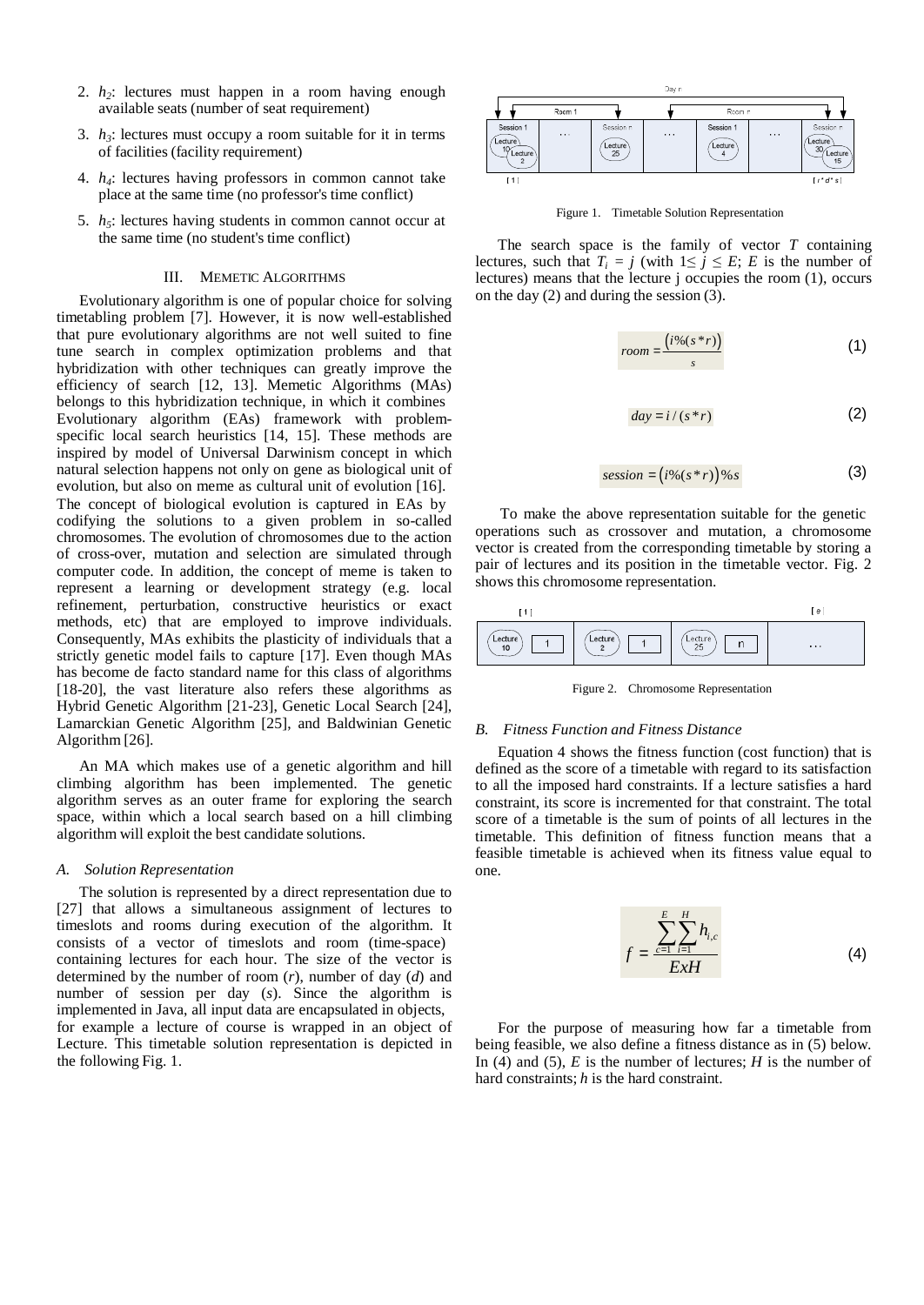$$
fd = 1 - \frac{\sum_{c=1}^{E} \sum_{i=1}^{H} h_{i,c}}{ExH}
$$
 (5)

#### *C. Genetic Operator*

A standard genetic operator [28] where one offspring solution is produced from two parents at each generation is used in the memetic algorithm.

- 1. Selection: a pair of solution is selected randomly from the population.
- 2. Crossover: 2-points cross over operator is used in the memetic algorithm, in which it splits both parents chromosome in parts of random size. It then alternately copies parts from these parents to produce a new child chromosome.
- 3. Mutation: mutation takes a lecture randomly and moves it to another randomly chosen slot. The mutation size defined in the chromosome's parameters will determine the number of lectures to be moved in a single mutation operation.

#### *D. Neighborhood Functions*

Only one basic move is considered, that is moving a lecture to an empty timeslot or room. Recalling that there are five hard constraints imposed, two kinds of move are implemented, namely MoveTime and MoveRoom. The first move (MoveTime) reschedules a lecture from one session to another session (leaving the room unchanged). This kind of move attempts to remedy the infeasibilities due to teacher's time conflict and student's time conflict. The second move (MoveRoom) replaces the room of a lecture of a given course, without changing the time. This move fixes infeasibilities related to room conflict, room capacity and room facility requirements.

#### *E. The Memetic Algorithm*

A memetic algorithm that makes use of the aforementioned representations, genetic operators and a local search utilizing the above neighborhood functions has been implemented. The algorithm is outlined below.

- 1. Initialize population
- 2. Store best chromosomes
- 3. Check the fitness of the best chromosome
- 4. If the best chromosome's *fitness* =  $1$ , a feasible solution is produced
- 5. Take *n* pairs of chromosomes from the population
- 6. Perform crossover operation on these pairs
- 7. Perform mutation operation on these *n* produced offspring chromosomes
- 8. Perform local search on these *n* produced offspring chromosomes
- 9. Put these *n* offspring chromosome back to the population
- 10.Go to step 2 for proceeding to the next generation

## IV. EXPERIMENTAL RESULTS

Four experiments have been performed by varying the values of each dimension that specify the problem size, which are the number of day, session and room. The results reveal the underlying characteristics that may govern the relationships between timetabling problems under examinations and the MA behavior and performance.

#### *A. Experiment 1: Variable Room*

This experiment is to identify the effect of varying number of room on the algorithm behavior. Logically, the more room available, the easier for the algorithm to achieve feasibility, which is confirmed by the results depicted in the Fig. 3 below.



Figure 3. Fitness Distance on Variable Room

#### *B. Experiment 2: Variable Day*

This experiment is to identify the effect of varying number of day on the algorithm behavior. As it was expected, the more day available, the easier for the algorithm to achieve feasibility. Fig. 4 shows the results of this experiment.



Figure 4. Fitness Distance on Variable Day

#### *C. Experiment 3: Variable Session*

This experiment is to identify the effect of varying number of session on the algorithm behavior. Since both the number session and day make up the time dimension of the problem size, similar result is brought in this experiment, that is the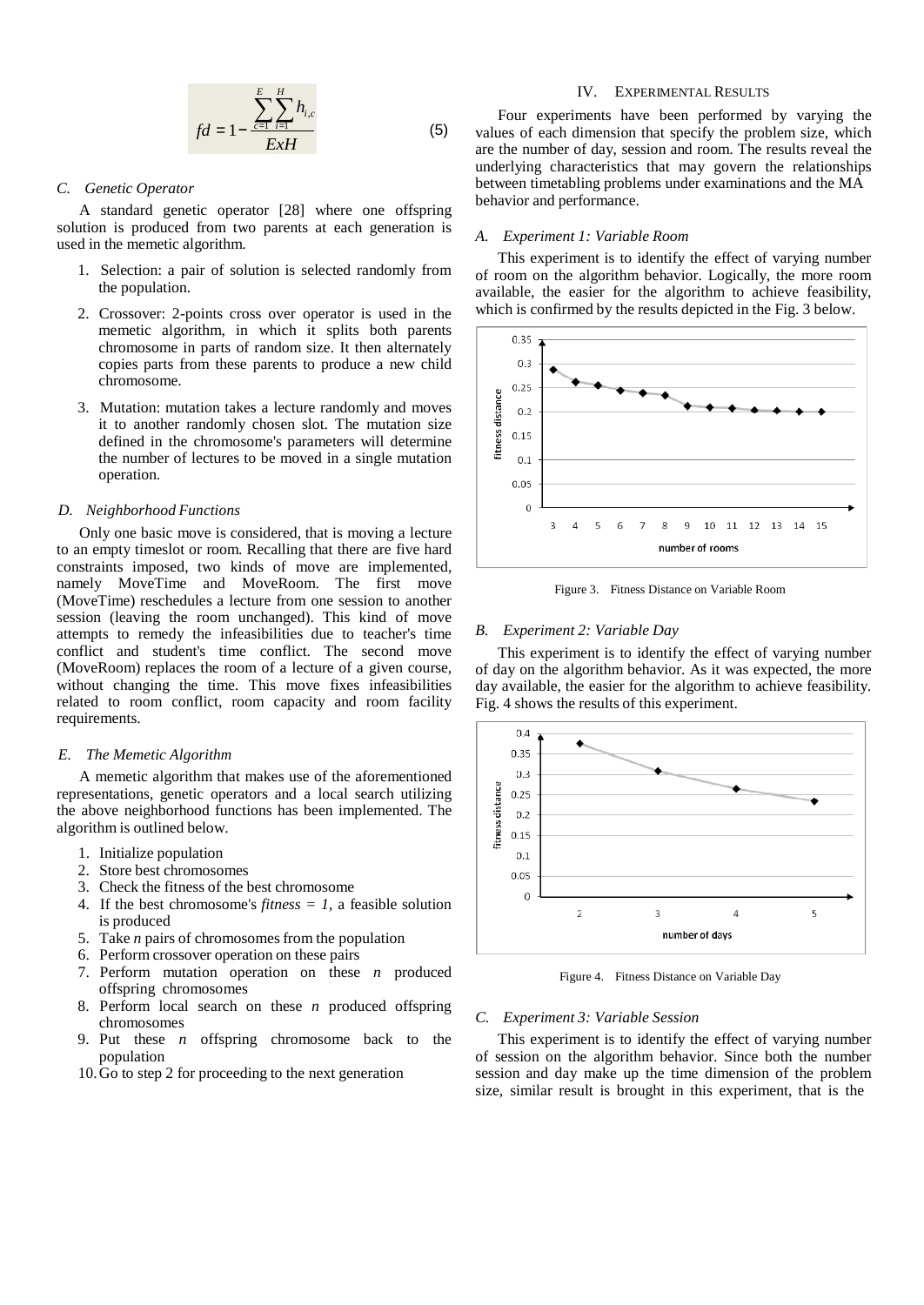more session available, the easier for the algorithm to achieve feasibility as it shown in the following Fig. 5.



Figure 5. Fitness Distance on Variable Session

#### *D. Experiment 4: Number of Iteration*

This experiment is to identify the effect of problem size, characterized by its density, to the behavior and performance of the algorithm. We defined a density as a property of timetabling problem that indicates the proportion of total time needed for the lectures to be scheduled and the size of timespace (room) slots.



Figure 6. Number of Iteration on Problem Density

Fig. 3, 4 and 5 confirm that the implemented MA can be used to solve the specified timetabling problems. It presents results which agree to the norms of such problems justifies the correct implementation of the memetic algorithm. Fig. 6 shows some interesting results as it apparently establishes an upper bound of the density, beyond which the algorithm will not behave properly.

It turned out that density is not the only property to measure the limit of the algorithm performance relative to the problems at hand. Each dimension (time and room) that make up the total dimension (time-room) also affects the relationships between the problems and algorithm. There is a lower bound of the problem size beyond which the algorithm will behave unpredictably. We found that if either the time dimension

(number of day x number of session) is below 27 or the space dimension is less than 4, the algorithm will not converge.

Relative to our current specification of the memetic algorithm, it may also be useful to characterize the problems using density property.

TABLE I. PROBLEM DENSITY AND CONVERGENCE

| Case               | <b>Density</b> | Convergence |
|--------------------|----------------|-------------|
| Very Sparse        | 18.00%         | <b>YES</b>  |
| Sparse             | 36.00%         | <b>YES</b>  |
| Dense              | 72.00%         | <b>YES</b>  |
| Very Dense         | 86.00%         | <b>YES</b>  |
| <b>Extra Dense</b> | 96.00%         | NO          |

The above table shows that the implemented MA is not yet able to solve high density problems. Since the current neighborhood function performs a move by looking at the empty slots, in a highly dense problem, the current move operators very likely fail to find such empty slots. In this situation, the more useful type of move is swapping lectures in a different time-space slots.

#### V. CONCLUSIONS AND FUTURE WORKS

A memetic algorithm behavior and performance over a range of timetabling infeasibility problems has been presented, which will be useful for designing the algorithm to suit the problems better. The results not only reveal the limit of the current algorithm specification, but also show that the timetabling problems exhibit a property relative to the algorithm itself. This is useful to measure their relative 'complexity'. This density property can be used to characterize the upper bound for the algorithm specification to behave properly. Interestingly, the lower bound are set by time (number of session and day) as well as room dimension that make up the timetabling problem size under examination.

These results confirmed that the current move operators are not sufficient for solving infeasibility over a wide range of timetabling problems. Instead, it encourages the introduction of another type of move, which is swapping lectures in different timeslot and room. This swap move, along with some heuristics to perform a swap, is the subject of our memetic algorithm specification in the next phase of the research.

#### **REFERENCES**

- [1] D. de Werra, "An Introduction to timetabling," *European Journal of Operational Research,* vol. 9, pp. 151-162, 1985.
- [2] E. K. Burke, P. D. Causmaecker, G. V. Berghe, and H. V. Landeghem, "The state of the art of nurse rostering," *Journal of Scheduling,* vol. 7, pp. 441- 499, 2004.
- [3] K. Easton, G. Nemhauser, and M. Trick, "Sports scheduling," in *Handbook of Scheduling: Algorithms, Models, and Performance Analysis*, J. Leung, Ed. Florida: CRC Press, 2004, pp. 52.1-52.16.
- [4] R. Kwan, "Bus and train driver scheduling," in *Handbook of Scheduling: Algorithms, Models, and Performance Analysis*, J. Leung, Ed. Florida: CRC Press, 2004, pp. 51.1-51.18.